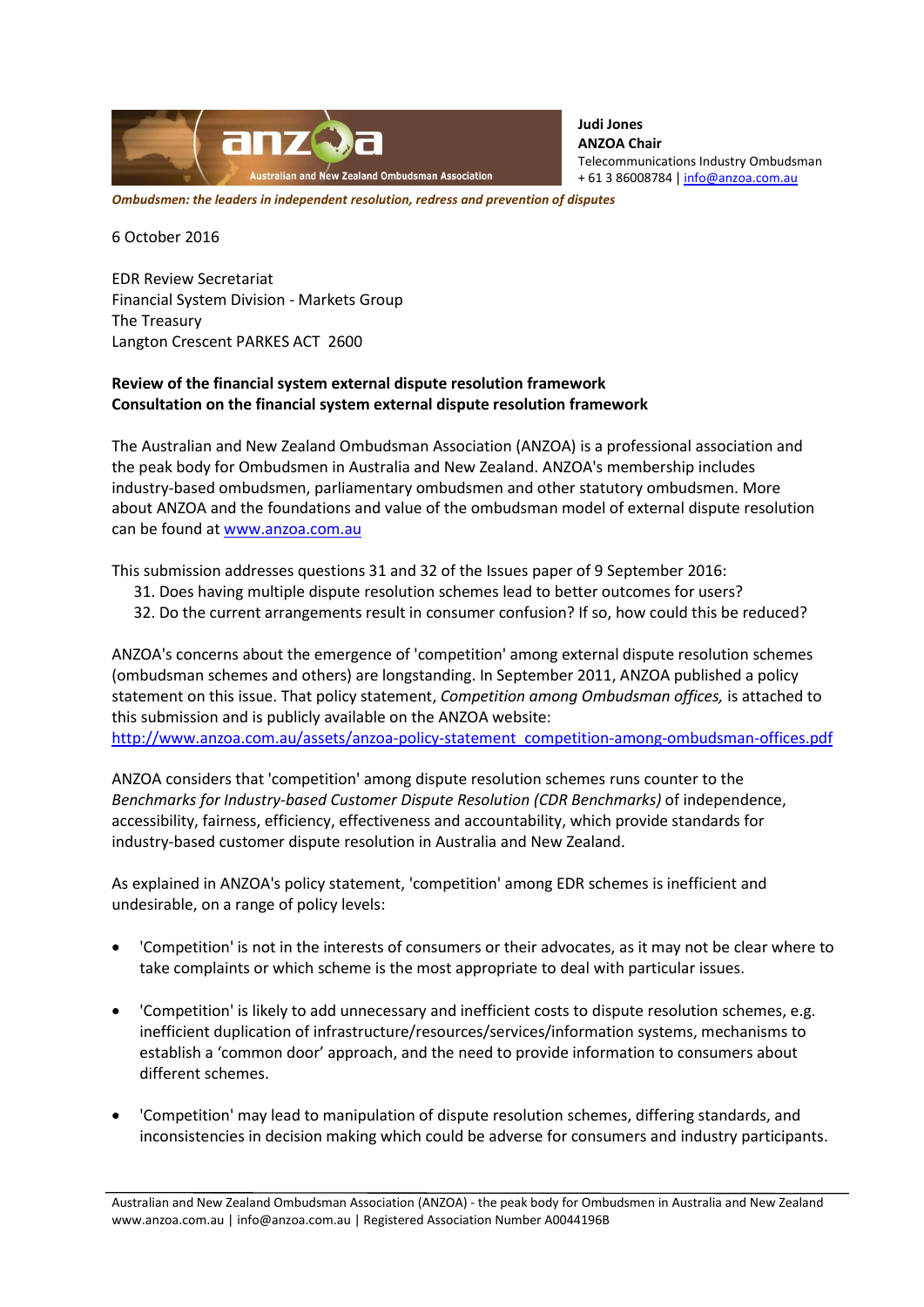- Poor performing industry participants may choose to join an alternative scheme that they believe is not as rigorous in its approach to complaints.
- A scheme may focus more on industry participants, rather than on complainants or consumers, in order to keep or grow its membership.
- Where schemes are subject to regulatory approval and/or other regulatory mechanisms, regulators may need to set up separate reporting and communication systems for different schemes, potentially about the same issues.
- The value of a dispute resolution scheme as a source of information and analysis to contribute to the ongoing improvement of an industry or service area will be diluted, to the detriment of consumers, industry participants and the wider community.

ANZOA's concerns about 'competition' between external dispute resolution schemes were endorsed by its membership and have been expressed in submissions to a number of public consultations since the policy statement was published in September 2011.

I would be pleased to discuss the issue with the members of the review panel and may be contacted on +61 3 8600 8784 or by email a[t info@anzoa.com.au.](mailto:info@anzoa.com.au)

Yours sincerely

sidi pare

Judi Jones **ANZOA Chair**

Attachment